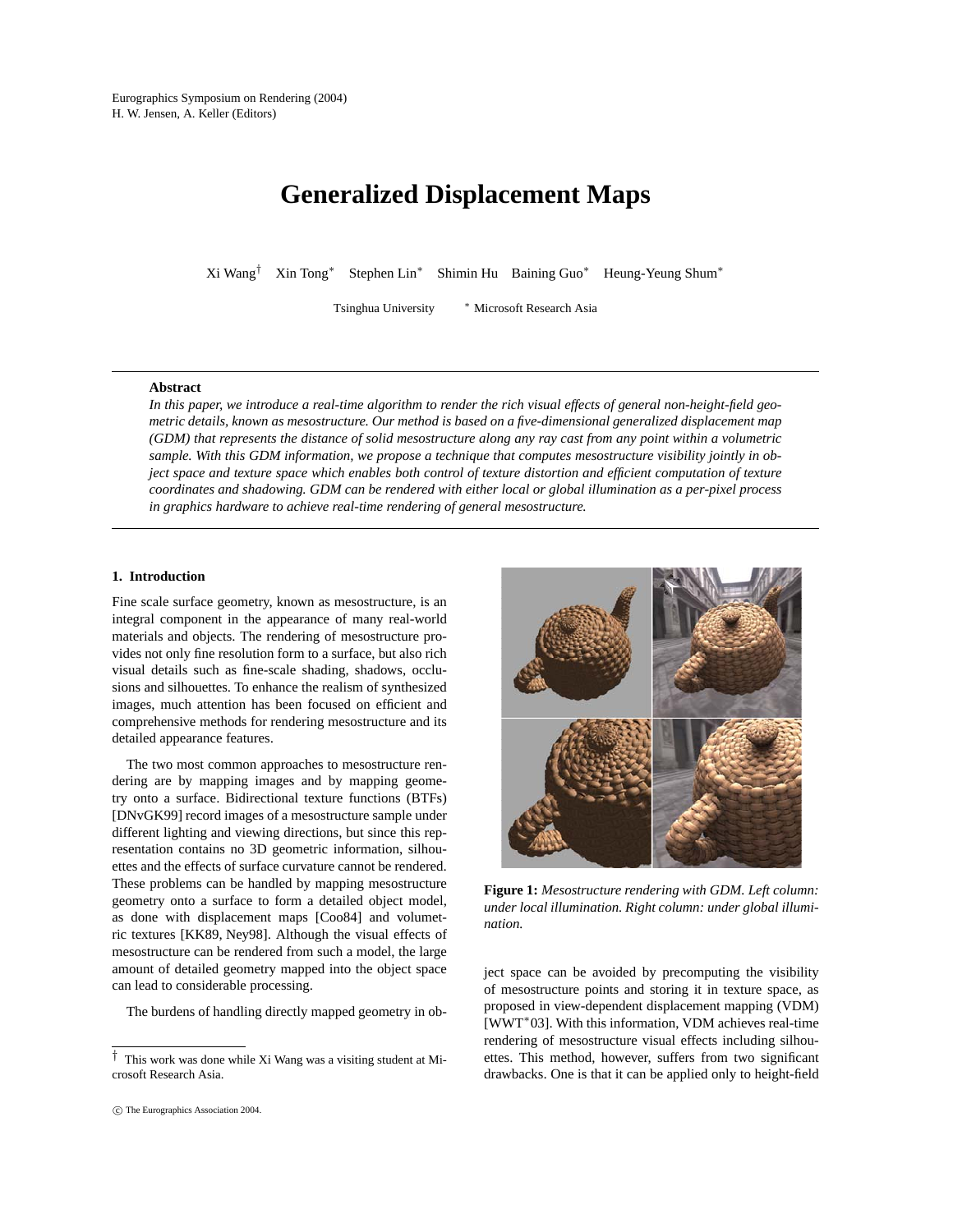geometry on closed surfaces. The other is that VDM can be practically precomputed for only a limited class of surface shapes, e.g., with respect to a single surface curvature parameter as in [WWT<sup>\*</sup>03]. As a result, the precomputed VDM lacks the specificity to accurately represent surfaces with curvature variations and texture warping, which can consequently lead to significant texture distortions.

In this paper, we present a general mesostructure rendering technique based on a proposed *generalized displacement map* (GDM), which represents the distance of solid mesostructure along any ray cast from any point within a volumetric texture. Unlike previous displacement map methods which model surfaces using one offset value per texel, generalized displacement maps can handle arbitrary non-height-field mesostructures. Furthermore, the GDM approach overcomes both the texture distortion problems of VDM and the computational expense of directly mapped geometry by computing visibility jointly in texture space and object space. The precomputed GDM values facilitate texture coordinate computation of viewing rays whose piecewise linear trajectory in texture space is determined in object space according to the shape of the base mesh. By accounting for curvature variations and texture warping in object space, ray intersections in texture space are more accurately established, resulting in less texture distortion.

The GDM can similarly be used to quickly determine whether the intersection point is shadowed from local illumination, and can moreover be efficiently employed for scenes with global illumination. With a simple per-pixel implementation in graphics hardware, GDM can render complex volumetric textures including silhouettes in real time to produce detailed mesostructure appearance as shown in Fig. 1. The contributions of this work are summarized as follows:

- the generalized displacement map for rendering of general non-height-field mesostructure on both open and closed surfaces
- *•* visibility computation in texture and object spaces to reduce texture distortion and increase efficiency
- *•* a hardware implementation of GDM for real-time rendering with either local and global illumination

## **2. Related Work**

Previous methods for mesostructure rendering can be categorized by the dimensionality of their geometric representations. Highly realistic mesostructure appearance can be modelled from collections of 2D images such as BTFs. Polynomial texture maps [MGW01] represent mesostructure appearance of each surface point under different lighting directions by fitting a biquadric polynomial. For non-diffuse surfaces, this approach models only a fixed viewpoint. Recently, [SLSS03] integrated the BTF with precomputed radiance transfer of macro-scale geometry, and then rendered the bi-scale lighting effects in real time. Although these imagebased representations capture true appearances of a general mesostructure sample, the 2D geometric structure inherent in images precludes rendering of mesostructure silhouettes.

Most prior techniques assume that mesostructures have the form of height fields on a mesh, a 2-1/2 D representation. For rendering mesostructures that have height field geometry, bump mapping [Bli78] and its extensions [Max88, SC00, BM93, HDKS00] offer an efficient approach, but do not account for silhouettes. Silhouettes can be rendered by displacement maps [Coo84, CCC87], which explicitly model the geometric details of height fields. While techniques based on height fields benefit from relative ease in processing, they lack the generality to describe a range of surface geometries that includes weave patterns and slanted protrusions.

Volumetric textures provide a general 3D representation of mesostructure as volumetric data sampled on 3D regular grids [KK89, Ney98]. Traditionally, volumetric textures are rendered by tracing rays through a shell volume mapped on a surface, which is expensive for real time applications. Recently, a set of slice-based approaches have been developed for volumetric texture rendering. Meyer et al. [MN98] rendered the volume prism extruded from each triangle as a stack of axis-aligned textured slices. Lensch et al. [LDS02] used a set of slices parallel to the projection plane to render the shell volume. In [LPFH01], volumetric fur mapped on a surface is rendered as concentric layers from the skin outwards, and extruded fins from triangle edges near the silhouette are also rendered to reduce artifacts. Daubert et al. [DS02] applied a precomputed visibility map to render shadowing effects of thin knitwear. In these slice-based methods, the number of slices used for each triangle increases with volumetric resolution. This encumbers the rendering process with additional overhead that is magnified when sophisticated per-pixel shading is incorporated. To our knowledge, no previous work has been able to render volumetric textures with global illumination in real time.

Related methods for rapid software rendering include the work of Arvo and Kirk [AK87], which uses view-dependent distance data in volumes to accelerate ray tracing. Dischler [Dis98] used ray tracing in texture space to map mesostructures onto base geometry. He also proposed a special data structure to accelerate the software rendering. Daubert et al. [DKS<sup>\*03]</sup> precomputed visibility information and then reused it for shadow computation and indirect illumination. In GDM, visibility information is used for rendering both silhouettes and shadows in real time.

# **3. GDM Modeling and Rendering**

Our mesostructure rendering method takes mesostructure geometry as input and computes its GDM. After the GDM texture is mapped to a surface, rendering is performed by a per-pixel algorithm that can be accelerated in hardware. The details of GDM modeling and rendering are described in this section.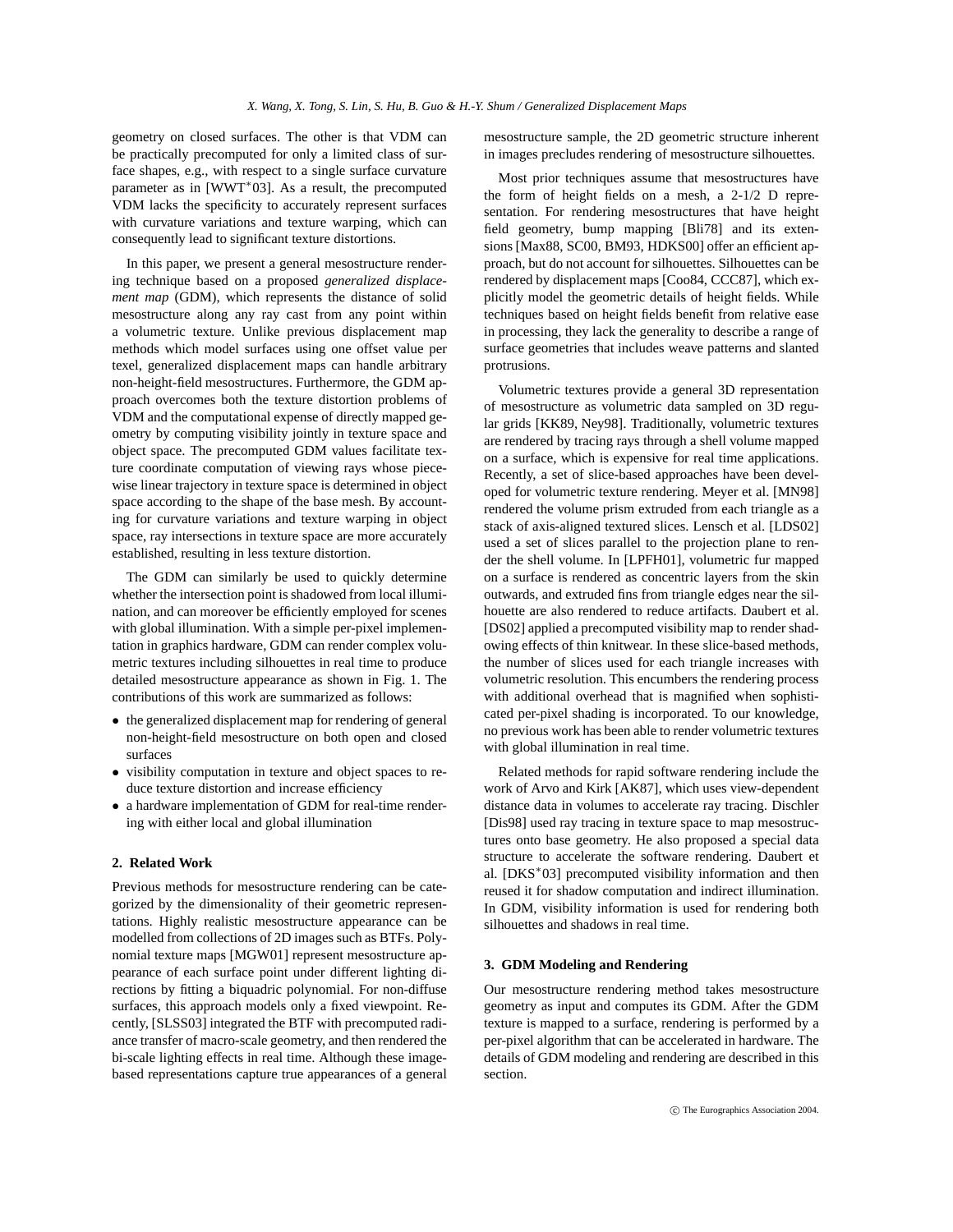*X. Wang, X. Tong, S. Lin, S. Hu, B. Guo & H.-Y. Shum / Generalized Displacement Maps*



**Figure 2:** *GDM model. (a) The GDM for a ray cast from point P in direction V is defined as the distance of the nearest solid volume. (b) Three cases in GDM computation. From top to bottom: P outside solid volume with an intersection in direction V , P outside solid volume with no intersection in direction V , P lying within solid volume.*

## **3.1. Modeling**

The GDM values for a given mesostructure are computed at points on a 3D regular grid according to existing sampling algorithms used for volumetric texture construction [KK89, Ney98]. With these sampling algorithms, artifacts may nevertheless arise due to high-frequency mesostructure details, but could be reduced with higher sampling rates or mesostructure pre-filtering. As illustrated in Fig. 2(a), from each point  $p = (x, y, z)$  a ray is cast toward sampled viewing directions  $\vec{V} = (\theta, \phi)$  expressed in spherical angles, where the polar angle θ ranges from 0 to π. The 5D GDM  $d_{GDM}(x, y, z, \theta, \phi)$  records the distance along each viewing direction to the nearest mesostructure surface, according to

$$
d_{GDM}(x, y, z, \theta, \phi) = \begin{cases} d & \text{if ray intersects mesostructure} \\ d_{max} & \text{if no intersection exists} \\ 0 & \text{if p inside solid volume} \end{cases}
$$

The three different cases for this measurement are displayed in Fig. 2(b). For points in free space or lying on the mesostructure surface, if the ray from  $p$  in direction  $\vec{V}$  intersects mesostructure, the displacement is the distance *d* between *P* and the closest intersection. If no intersection exists, then we record a special value *dmax* that indicates this case. For a point located inside the solid volume of the mesostructure sample, its displacement value is zero. To ensure that rays exit through the top or bottom plane of the texture and not through the texture boundaries, we surround the mesostructure volume by identical tiles in the  $x, y$  plane before computing the GDM.†

The GDM can then be mapped onto an arbitrary surface like a volumetric texture  $V(x, y, z)$  with a 2D function of  $(\theta, \phi)$  stored in each voxel. Mapping a volume texture onto a triangle mesh extrudes each triangle vertex towards its normal direction to generate a prism volume for each mesh tri-



**Figure 3:** *An extruded prism in object space, and its corresponding volume in texture space.*



**Figure 4:** *Ray path in object space and its corresponding path in texture space.*

angle, as exemplified in Fig. 3. Hence, the mesostructure of each prism in the object space is given by a corresponding volume in the texture space. The bilinear prism fins are each approximated by two mesh triangles. Each fin is shared by two prisms, and its normal directions are defined outwards with respect to the prism being processed.

## **3.2. Rendering**

In contrast to methods for volumetric texture rendering, the GDM rendering algorithm does not trace rays through mesostructures synthesized onto a surface, nor does it involve formation of numerous volume texture slices. Instead, it rapidly processes ray segments in each extruded prism as illustrated in Fig. 4. In object space, a ray may pass through multiple prisms with varying orientations according to the shape of the base mesh. Since mesostructure geometry is not explicitly represented in object space, each ray segment in a prism is mapped to a corresponding ray segment in texture space to determine intersections with geometry. For each prism, its ray in texture-space is approximated as a straightline segment between the ray entrance and exit points of the prism, as described in [KK89]. From the resulting piecewiselinear ray path in the texture space, the ray intersection can be rapidly determined from the GDM, which contains the displacements along each of these line segments.

This joint use of object and texture spaces for determining ray intersections benefits from greater efficiency by the use of GDM in the texture space and from reduced texture distortion, since computing the ray path in object space accounts for variations in surface curvature and texture warp-

*<sup>†</sup>* An arbitrary volume texture can be made tileable by using constrained texture synthesis [WL01].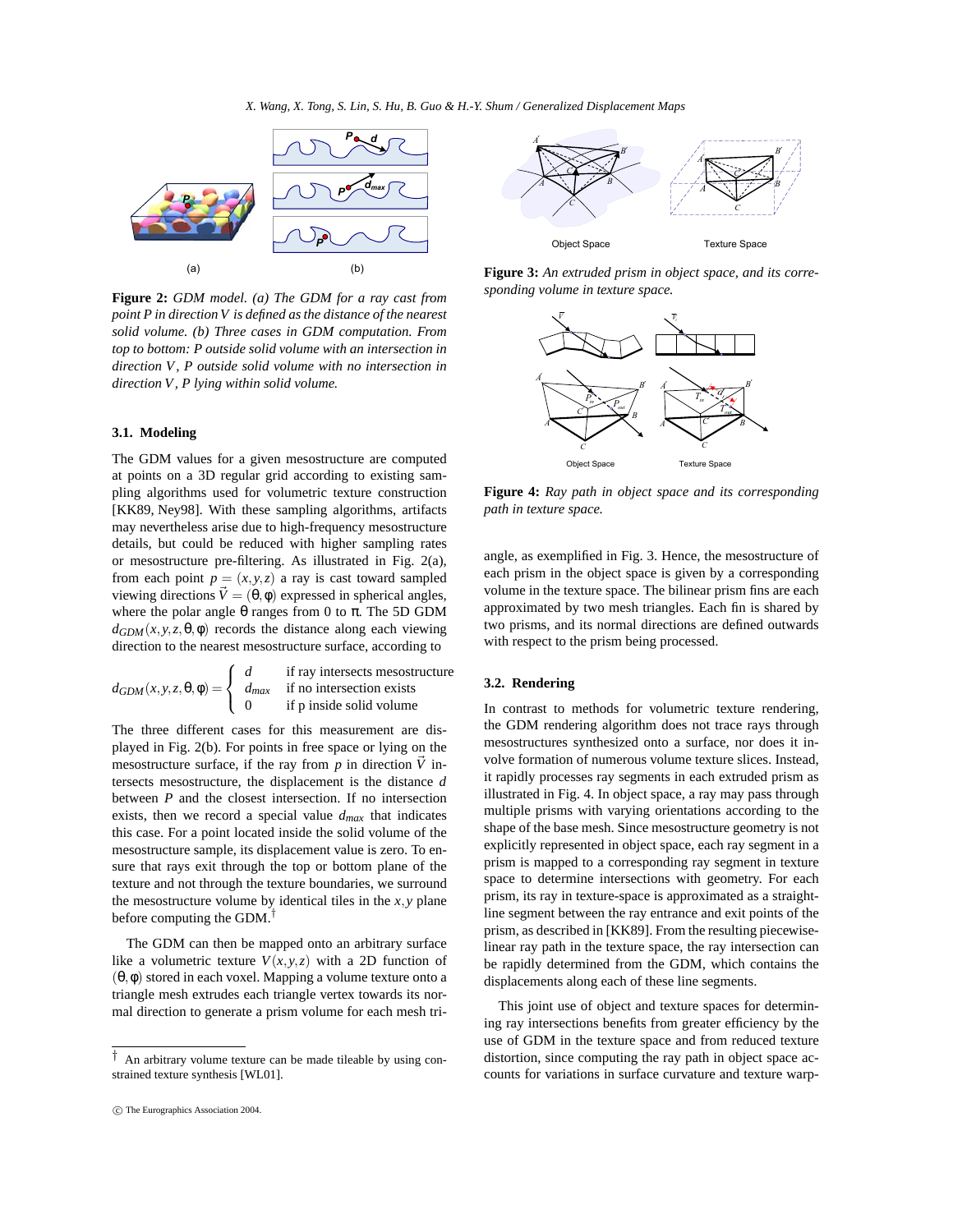

**Figure 5:** *Determination of ray exit point from a prism. (a) Concave fin. (b) Convex fin. (c) Intersections with prism face planes.*

ing. In principle, the texture distortion could be made arbitrarily small by more finely tessellating a surface to obtain a more precise piecewise-linear ray path in texture space.

In rendering, each prism is processed individually and can be handled in any order. For each prism, its forward-facing sides, which may include prism fins and triangles of the base surface, are rasterized. For each rasterized face, its pixels are then processed by our rendering algorithm, which is summarized in the following pseudocode.

#### *PixelShading(Pin, Tin)*

*compute exit point (Pout , Tout) of ray segment in prism compute texture space length*  $d_t = |T_{out} - T_{in}|$  *of ray segment compute view direction*  $V_t$  *in texture space query the GDM value dGDM*(*Tin*,*Vt*) *of p*  $If$  (  $d_{GDM} < d_t$  ) *compute texture coordinate T of intersection point shading computation Else no intersection*

In the pixel shader, from the object and texture space coordinates  $P_{in}$  and  $T_{in}$  of the ray entrance point into the prism, the prism exit point *Pout* is first computed to obtain the texture space ray segment  $\overline{T_{in}T_{out}}$ . From this ray segment, we determine whether a mesostructure intersection point exists in the prism using the GDM. If an intersection exists, its texture coordinate *T* is calculated with the GDM, and its shading under either local or global illumination is computed. The details of these steps are explained in the remainder of this section.

**Intersection computation**: To render each pixel, we must compute the mesostructure intersection point of its cast ray, as well as the texture value of that scene point. For the traced ray of a pixel, its direction *V*, prism entrance point *Pin* and corresponding texture coordinate *Tin* are known. To locate the other endpoint *Tout* of the ray segment in texture



**Figure 6:** *Shadow determination for local illumination using GDM. (a) shadowed point; (b) directly illuminated point. Since textures mapped onto neighboring triangles come from a continuous region in texture space, GDM values account for shadows cast from neighboring prisms.*

space, we must compute the object space point *Pout* where the traced ray would exit the prism if it were unimpeded by mesostructure geometry, as illustrated in Fig. 4.

From *Pin* and *V*, the position of *Pout* can be calculated based on ray intersections with the planes defined by other faces of the prism as shown in Fig. 5(c). Our method computes ray-plane intersections rather than hardwareaccelerated ray-triangle intersections [CHH02, PBMH02] because ray-triangle intersection computations are complex in comparison and are performed per pixel. Ray-plane intersections involve only per-vertex calculations.

We first compute for each fin the intersection points on the two planes defined by its two triangles. As shown in Fig. 5(a), if two triangles  $\alpha_1, \alpha_2$  form a concave side of the prism, then the intersection for the face is determined as the one with the larger distance from *Pin*. If the triangles form a convex side as in Fig. 5(b), then the intersection with the fin is taken as the point with the smaller distance. From the ray intersections on each face plane, *Pout* is determined as the point with the smallest distance from *Pin*. The texture coordinate of *Pout* is then assigned to *Tout* .

From the texture-space ray segment defined by *Tin* and  $T_{out}$ , we approximate the ray direction  $V_t$  in texture space as  $(T_{out} - T_{in})/d_t$ , where the ray segment length is  $d_t =$  $||T_{out} - T_{in}||$ . If  $d_{GDM}(T_{in}, V_t) > d_t$ , then the ray passes through the prism without intersection. Otherwise, the ray intersects mesostructure at a point *P* in the prism with texture coordinate

$$
T = T_{in} + d_{GDM}(T_{in}, V_t) \cdot \vec{V}_t,
$$

which is used for rendering the pixel.

**Local Illumination**: If the object is illuminated by a local light source, the GDM can be used to determine whether *P* is shadowed by other parts of the mesostructure. This can be done by rendering the shadow map with the GDM and saving the distance of the ray intersection instead of the color. Note that this shadow map generation differs from the traditional implementation in that it is computed taking the mesostructure into consideration.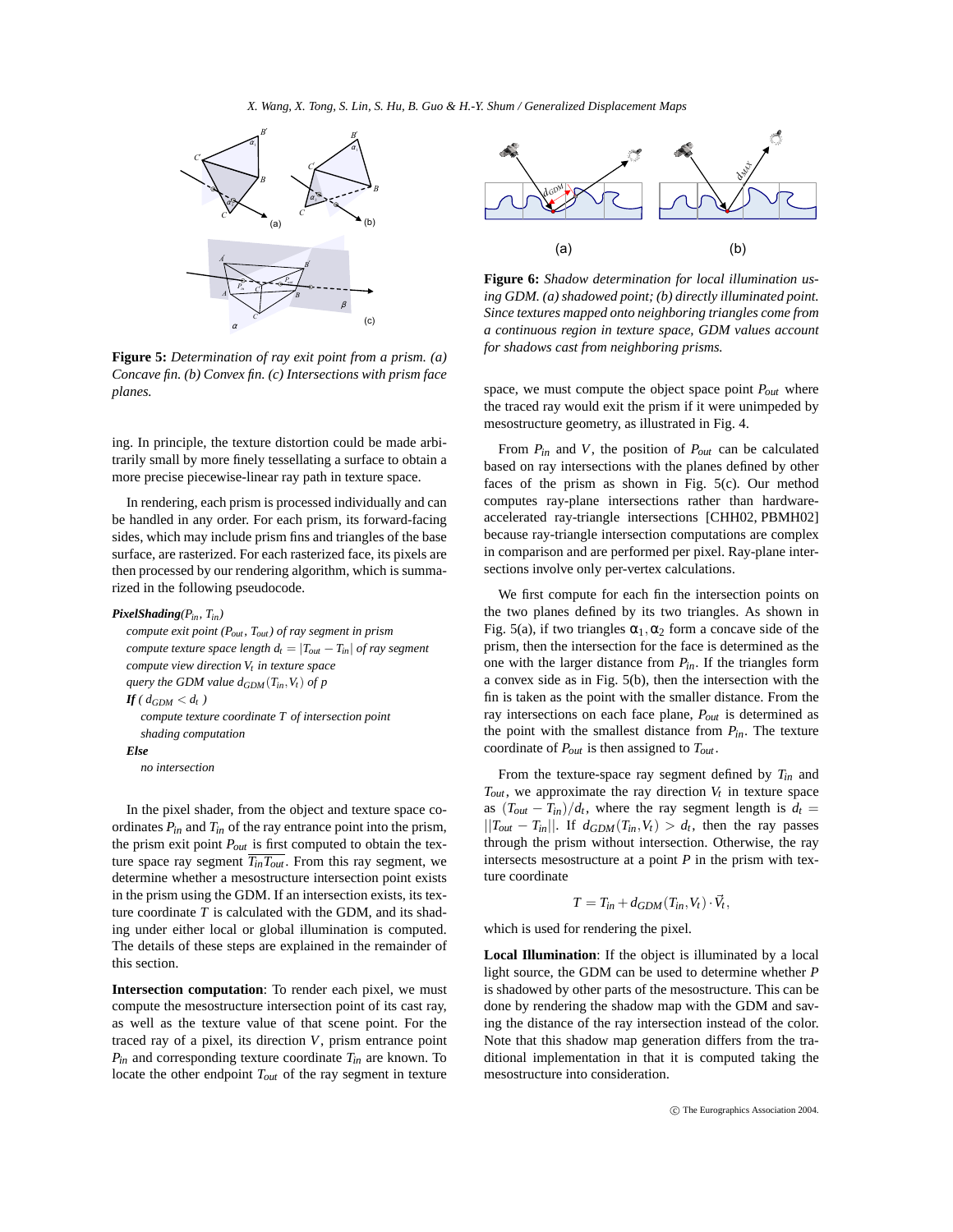Instead of computing a shadow map, our implementation employs a more rapid solution by approximating the light trajectory  $L_t$  in the texture space as the object space light direction *L*. As illustrated in Fig. 6 if  $d_{GDM}(T,L)$  is not equal to *dmax*, this indicates that *P* is occluded in the lighting direction. If *P* is in shadow, its appearance is computed with ambient illumination only. Otherwise, *P* is shaded according to a given reflectance model with parameters stored in an additional 3D texture map. We note that this technique accounts only for the fine-scale shadows of local mesostructure, and does not handle shadows from the base geometry or distant mesostructure. Also, it assumes the base geometry to be locally flat, since local shadow alias may occur in areas of high surface curvature. Even with this assumption, acceptable results can nevertheless be achieved, as in horizon maps [Max88] and VDM [WWT\*03].

**Global Illumination**: To compute the shading of *P* under global illumination, we adapt the bi-scale radiance transfer framework proposed in [SLSS03], which precomputes the transfer of global illumination at each vertex to illuminance at the meso-scale, and then computes the mesoscale response to this illuminance for each pixel. The only difference of our rendering algorithm is that it defines the meso-scale response on mesostructure surface points, rather than on the reference plane [SLSS03]. This response, called the radiance transfer volume (RTV), accounts for the shadowing and interreflection of the meso-scale lighting within the mesostructure volume, and is expressed as a set of 5D functions that correspond to spherical harmonic coefficients  $f_{VRF}^{i}(x, y, z, \theta, \phi)$ ,  $i = 0...k$ , where  $(\theta, \phi)$  represents the viewing direction in spherical angles. The number of spherical harmonic coefficients *k* is chosen by the user, and is set to 16 in our implementation. With this spherical harmonic representation, the shading of a voxel is calculated simply by taking the inner product of the RTV vector and the mesoscale illuminance vector determined by precomputed radiance transfer (PRT) [SLSS03]. The details of the hardware implementation are given in Sec. 4.1.

Compared to the radiance transfer texture (RTT) of [SLSS03] which is defined on the reference plane, the RTV provides several benefits for bi-scale radiance transfer. First, both mesostructure silhouettes and its shading effects can be rendered with the RTV/GDM, while mesostructure silhouettes are ignored in bi-scale radiance transfer. Second, by representing reflectance with respect to mesostructure position *p*, RTV obtains better compression because of greater data coherence in comparison to RTT, for which reflectance at a reference surface point corresponds to different mesostructure points depending on the viewing angle. As a result, little compression can be achieved in the view dimensions by RTT. Finally, for curved surfaces, large viewing angles from the surface normal direction can result in significant differences in both position and local coordinate frames of *P* and *p*. This difference consequently introduces error in computing the incident illumination at *p*. More accurate incident illumination can be obtained by our method because the prism fins partition the texture into smaller volumes.

#### **4. Hardware Implementation**

## **4.1. Data Compression**

Although the 5D GDM/RTV data could be reorganized into a 3D texture and directly loaded to hardware for rendering, it is still large with regard to the limited graphics memory. Moreover, the lower coherence among the reorganized data decreases the performance of the texture access.

For better performance and conservation of hardware memory, our method decomposes a GDM into several low dimensional maps. We achieve this through singular value decomposition (SVD), a method that has been used for compressing high dimensional data [KM99]. The highdimensional GDM data is reorganized into a 2D matrix *A* where the rows are indexed by  $x, y, \phi$  and the columns are indexed by  $\theta$ ,*z*. Although these maps could be differently organized for decomposition, experiments have shown that this solution provides the best compromise between accuracy and storage for all data used in this paper. Applying SVD to *A* produces a set of 2D eigen-maps  $E_i(\theta, z)$  and corresponding 3D weight maps  $W_i(x, y, \phi)$ . The GDM data can be well reconstructed from a small number of these eigenmaps as

$$
d_{GDM} = \sum_{i} W_i(x, y, \phi) E_i(\theta, z).
$$

In practice, the special value *dmax* in the GDM data result in high frequency variations in GDM data, which requires more eigen-maps for good reconstruction. To address this problem, we replace *dmax* with the distance between *P* and the ray intersection point at the top or bottom boundary of the volume, as shown in the middle row of Fig.2(b). In rendering, we need to query the properties of the intersection point to determine whether the intersection actually exists inside the prism.

For compression, the RTV data is reorganized into matrices where the rows are indexed by *x*, *y*,*z* and columns are indexed by θ,φ. The RTV data is also compressed by SVD, and four eigenfunctions are used for representation.

## **4.2. Rendering Passes**

GDM rendering is performed in multiple passes on graphics hardware. In the first pass, GDM computation is performed to obtain the volumetric texture coordinates of the mesostructure point for each pixel. The exit point *Pout* for each pixel is computed in the pixel shader based on interpolated distance values stored in the prism vertices. For each prism vertex, we project it in direction *V* onto the plane of each back-facing prism triangle and compute its distance. These distances and their texture coordinates are then sent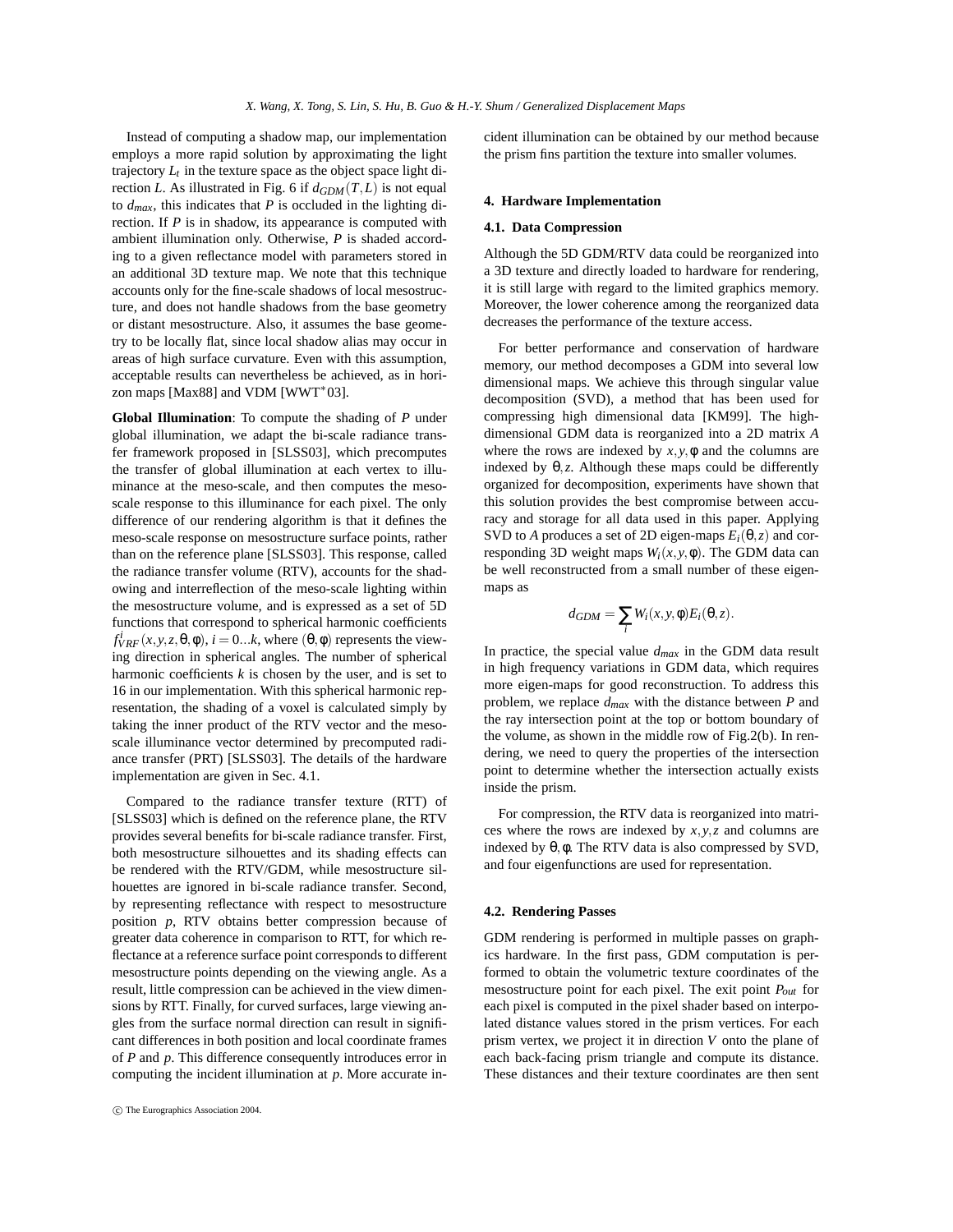into the graphics pipeline as vertex attributes. After rasterization, the distances of the pixel *p* to each plane are interpolated from the vertex attributes and then input into the pixel shader to calculate  $d_t$  and  $\vec{V}_t$ .

Then the shading computation is done in the subsequent passes. For local illumination, the shadow test and shading computation can be finished by the pixel shader in one pass. For global illumination, we first compute the per-vertex matrix/vector multiplication on the CPU to obtain the incoming meso-scale radiance. Then the RTV vector for each pixel is reconstructed and dotted with the interpolated incoming radiance vector to obtain the final shading result in the pixel shader. Depending on hardware capability, the dot product of two vectors is finished in one or more rendering passes.

## **5. Results**

We tested our algorithm on a 2.8GHZ Pentium IV PC with an ATI Radeon 9800XT 256MB graphics card. Hardwareaccelerated GDM rendering is implemented using the ARB vertex and fragment program with OpenGL.

Differences between GDM and VDM rendering are exemplified for an open surface in Fig. 8(a-b). Noticeable for VDM is the lack of mesostructure geometry at the surface edges, which are correctly rendered by GDM. Fig. 8(c-d) displays differences in texture distortion between GDM and VDM, which are visually apparent at the curvature variations on the neck. For the undulating surface, GDM renders at 123.2 FPS, and VDM performs at 179.5 FPS. For the vase, the rendering rates are 69.6 FPS for GDM, and 110.4 FPS for VDM. The difference in speed can mainly be attributed to the larger number of geometry computations in GDM, including the processing of prism fins in addition to the top face.

Fig. 9(a) shows under local illumination a rendered vase with a mesostructure interior that consists of empty space. Fig. 9(b) displays a torus decorated with chain links, a typical non-height field mesostructure, and Fig. 9(c) exhibits a bird with weave mesostructure. Visible are the complex shadowing effects under different lighting conditions and the well-defined silhouette under different viewing directions. Fig. 9(d) illustrates the rendering results of a dinosaur whose head and feet are rendered with conventional bump textures. The overlapped squamae on the dinosaur body cannot be accurately processed by conventional displacement mapping.

Fig. 7 displays the rendering performance of the examples shown in Fig. 9 and Fig. 1 for a 512*x*512 window. All GDM data listed here are sampled for  $16 \times 32$  viewing directions at equal intervals in  $\phi$  and  $\theta$ , though uniform sampling over a sphere could potentially generate improved GDM data sets. Since SVD-compressed GDM and RTV data are directly used for rendering, the memory consumption for the data sets is manageable.

For comparison, we implemented a slice-based rendering

algorithm on the same platform, in which the mesostructure is rendered under local illumination and without shadowing. It renders the bird model with a  $64 \times 64 \times 16$  weave volume at 32fps. The rendering performance decreases to 15fps with an increased volume resolution  $(64 \times 64 \times 32)$  of the same data. In contrast, our method renders these two data sets with all visual effects at 60fps and 57fps respectively. Unlike conventional slice-based methods, the performance of GDM rendering depends primarily on output resolution and is not affected by the depth resolution of the volumetric textures.

Fig. 10 displays tree bark rendered with global illumination, in which the lighting effects of the macro geometry and the fine-scale geometric details are naturally integrated to generate a realistic appearance. The RTV and environment lighting are each represented by 16 spherical harmonic basis functions.

#### **6. Conclusion**

In this paper, we presented a technique for real-time rendering of non-height-field mesostructure and its detailed visual effects. With generalized displacement maps, we can render non-height-field mesostructure at a high frame rate with compelling visual effects. A noteworthy advantage of the GDM is that it is widely applicable, e.g., it handles open and closed surfaces equally well and is not sensitive to texture distortion and curvature variations. With the proposed approach of computing visibility jointly in texture and object spaces, both high efficiency and low texture distortion can be attained.

There exist a few directions for future work. One is to utilize texture synthesis rather than a tileable texture with GDM, to avoid pattern repetitions. A second direction is to develop a scheme for removing unneeded triangles from the mesh model to elevate computation speed. Third, an extension of our method to handle solid transparent mesostructure would provide greater generality.

## **Acknowledgements**

We would like to thank the anonymous reviewers for their constructive critiques. Many thanks to Min Liu and Ying Song from Zhejiang University for their help in preparation of the input data and in implementation of the slice-based method, to Mingdong Xie for object mesh and geometry texture modeling. The authors from Tsinghua University were supported by Natural Science Foundation of China (Project Number: 60225016, 60321002) and the National Basic Research Project of China (Project Number 2002CB312100).

#### **References**

[AK87] ARVO J., KIRK D.: Fast ray tracing by ray classification. *Computer Graphics (SIGGRAPH '87 Proceedings) 21*, 4 (July 1987), 55–64.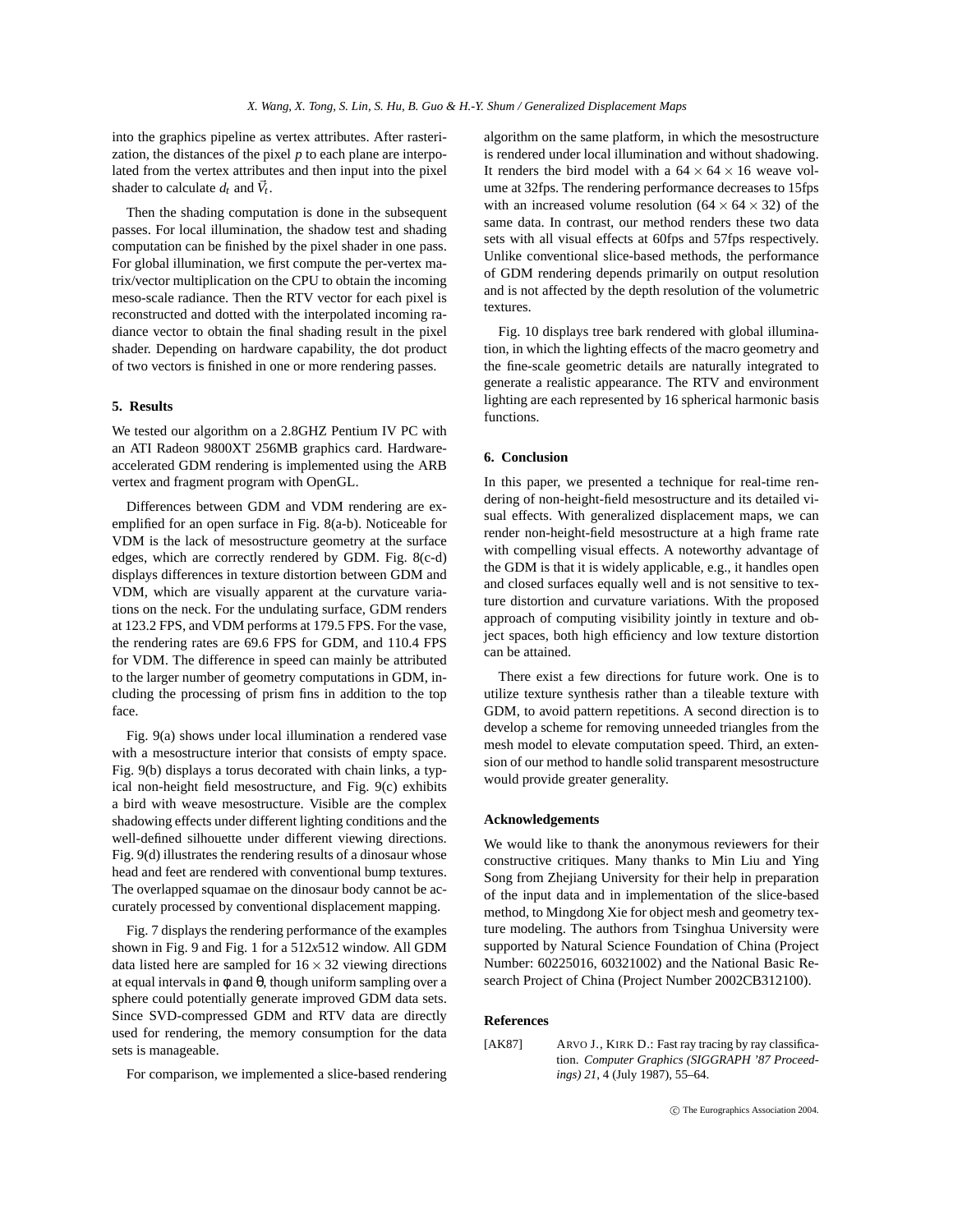| Model        | Triangle      | Texture | <b>Volumetric</b>          | Data Size  |            | <b>FPS</b>   |
|--------------|---------------|---------|----------------------------|------------|------------|--------------|
|              | <b>Number</b> |         | <b>Resolution</b>          | <b>GDM</b> | <b>RTV</b> |              |
| Teapot       | 4276          | Weave   | $64 \times 64 \times 32$   | 2MB        | 8MB        | $56.0/16.3*$ |
| Vase         | 8640          | Grid    | $32 \times 32 \times 16$   | 0.5MB      | N/A        | 71.3         |
| <b>Torus</b> | 4880          | Chain   | $64 \times 64 \times 32$   | 2MB        | N/A        | 40.8         |
| Bird         | 11603         | Weave   | $64 \times 64 \times 32$   | 2MB        | N/A        | 46.4         |
| Dinosaur     | 2142          | Squama  | $64 \times 64 \times 32$   | 2MB        | N/A        | 80.9         |
| Tree         | 19618         | Bark    | $128 \times 128 \times 16$ | 4MB        | 16MB       | $9.1*$       |

*X. Wang, X. Tong, S. Lin, S. Hu, B. Guo & H.-Y. Shum / Generalized Displacement Maps*

**Figure 7:** *GDM rendering speed and memory consumption for different models. FPS values marked by a* ∗ *indicate performance for global illumination.*

- [Bli78] BLINN J. F.: Simulation of wrinkled surfaces. *Computer Graphics (SIGGRAPH '78 Proceedings) 12*, 3 (1978), 286–292.
- [BM93] BECKER B. G., MAX N. L.: Smooth transitions between bump rendering algorithms. *Computer Graphics (SIGGRAPH '93 Proceedings)* (1993), 183–190.
- [CCC87] COOK R. L., CARPENTER L., CATMULL E.: The REYES image rendering architecture. *Computer Graphics (SIGGRAPH '87 Proceedings)* (1987), 95– 102.
- [CHH02] CARR N. A., HALL J. D., HART J. C.: The Ray Engine. *Proc. Graphics Hardware 2002* (2002).
- [Coo84] COOK R. L.: Shade trees. *Computer Graphics (SIG-GRAPH '84 Proceedings) 18*, 3 (1984), 223–231.
- [Dis98] DISCHLER J.-M.: Efficient rendering macro geometric surface structures with bi-directional texture functions. In *Rendering Techniques* (1998), pp. 169–180.
- [DKS∗03] DAUBERT K., KAUTZ J., SEIDEL H.-P., HEIDRICH W., DISCHLER J.-M.: Efficient light transport using precomputed visibility. *IEEE Computer Graphics and Applications 23*, 3 (May/June 2003), 28–37.
- [DNvGK99] DANA K. J., NAYAR S. K., VAN GINNEKEN B., KOENDERINK J. J.: Reflectance and texture of realworld surfaces. *ACM TOG 18*, 1 (Jan. 1999), 1–34.
- [DS02] DAUBERT K., SEIDEL H.-P.: Hardware-based volumetric knit-wear. *Computer Graphics Forum 21*, 3 (Sept. 2002).
- [HDKS00] HEIDRICH W., DAUBERT K., KAUTZ J., SEI-DEL H.-P.: Illuminating micro geometry based on precomputed visibility. *Computer Graphics (SIG-GRAPH '00 Proceedings)* (2000), 455–464.
- [KK89] KAJIYA J. T., KAY T. L.: Rendering Fur with Three Dimensional Textures. *Computer Graphics 23*, 3 (1989), 271–280.
- [KM99] KAUTZ J., MCCOOL M. D.: Interactive rendering with arbitrary BRDFs using separable approximations. In *Rendering Techniques* (1999), pp. 247– 260.
- [LDS02] LENSCH H. P. A., DAUBERT K., SEIDEL H.-P.: Interactive semi-transparent volumetric textures. *Proc. Vision, Modeling and Visualization* (2002), 505–512.
- [LPFH01] LENGYEL J., PRAUN E., FINKELSTEIN A., HOPPE H.: Real-Time Fur over Arbitrary Surfaces. *Symposium on Interactive 3D Graphics* (2001), 227–232.
- [Max88] MAX N.: Horizon mapping: shadows for bumpmapped surfaces. *The Visual Computer 4*, 2 (July 1988), 109–117.
- [MGW01] MALZBENDER T., GELB D., WOLTERS H.: Polynomial texture maps. *Computer Graphics (SIGGRAPH '01 Proceedings)* (August 2001).
- [MN98] MEYER A., NEYRET F.: Interactive volumetric textures. *Eurographics Workshop on Rendering* (1998), 157–168.
- [Ney98] NEYRET F.: Modeling, animating, and rendering complex scenes using volumetric textures. *IEEE TVCG 4*, 1 (Jan. 1998), 55–69.
- [PBMH02] PURCELL T. J., BUCK I., MARK W. R., HANRA-HAN P.: Ray tracing on programmable graphics hardware. *ACM TOG (SIGGRAPH 2002) 21*, 3 (July 2002), 703–712.
- [SC00] SLOAN P.-P., COHEN M. F.: Interactive horizon mapping. *Eurographics Workshop on Rendering* (June 2000), 281–286.
- [SLSS03] SLOAN P.-P., LIU X., SHUM H.-Y., SNYDER J.: Biscale radiance transfer. *Proceedings of SIGGRAPH 2003* (August 2003), 370–381.
- [WL01] WEI L.-Y., LEVOY M.: Texture synthesis over arbitrary manifold surfaces. *Proceedings of SIGGRAPH 2001* (August 2001), 355–360.
- [WWT∗03] WANG L., WANG X., TONG X., HU S., GUO B., SHUM H.-Y.: View-dependent displacement mapping. *Proceedings of SIGGRAPH 2003 22* (July 2003), 334–339.

<sup>-</sup>c The Eurographics Association 2004.